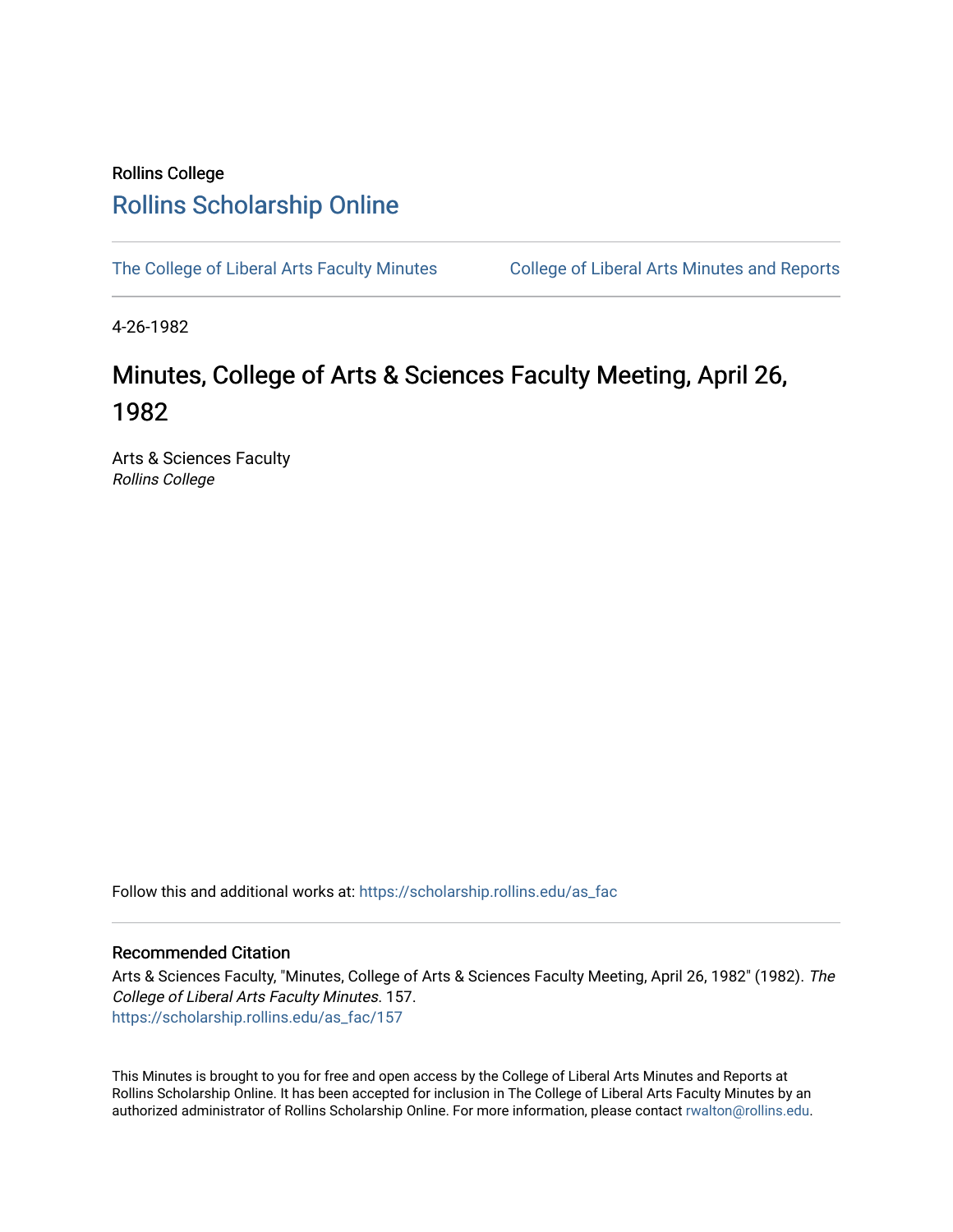FroM: **Joseph** F. Hulson, Secretary

To: Faculty of "The Collese"

April 20, 1982

Copies to: The Archives ------------------------------------------------------------------------

SubJect: Meeting of the Faculty

There will be a meeting of the faculty of "The College<sup>"</sup> on April 28,1982 at 4:00 PM in the Crummer Auditorium.

#### Asenda

**J. APProual oF the Minutes** oF the March 29, 1982 Meetins.

II. **AnnounceMents:** 

lII. **Business:** 

Motion by the Curriculum Committee:

Be it resolved that the seneral education requirements for the Division oF Continuins Education shall be as follows:

Skills Requirements--------- 1-4

**Perspectives** RequireMents--- 1 and 2

**(See attachMent** For the specific requirements.)

IV. **Other Business.** 

V. Adjournment.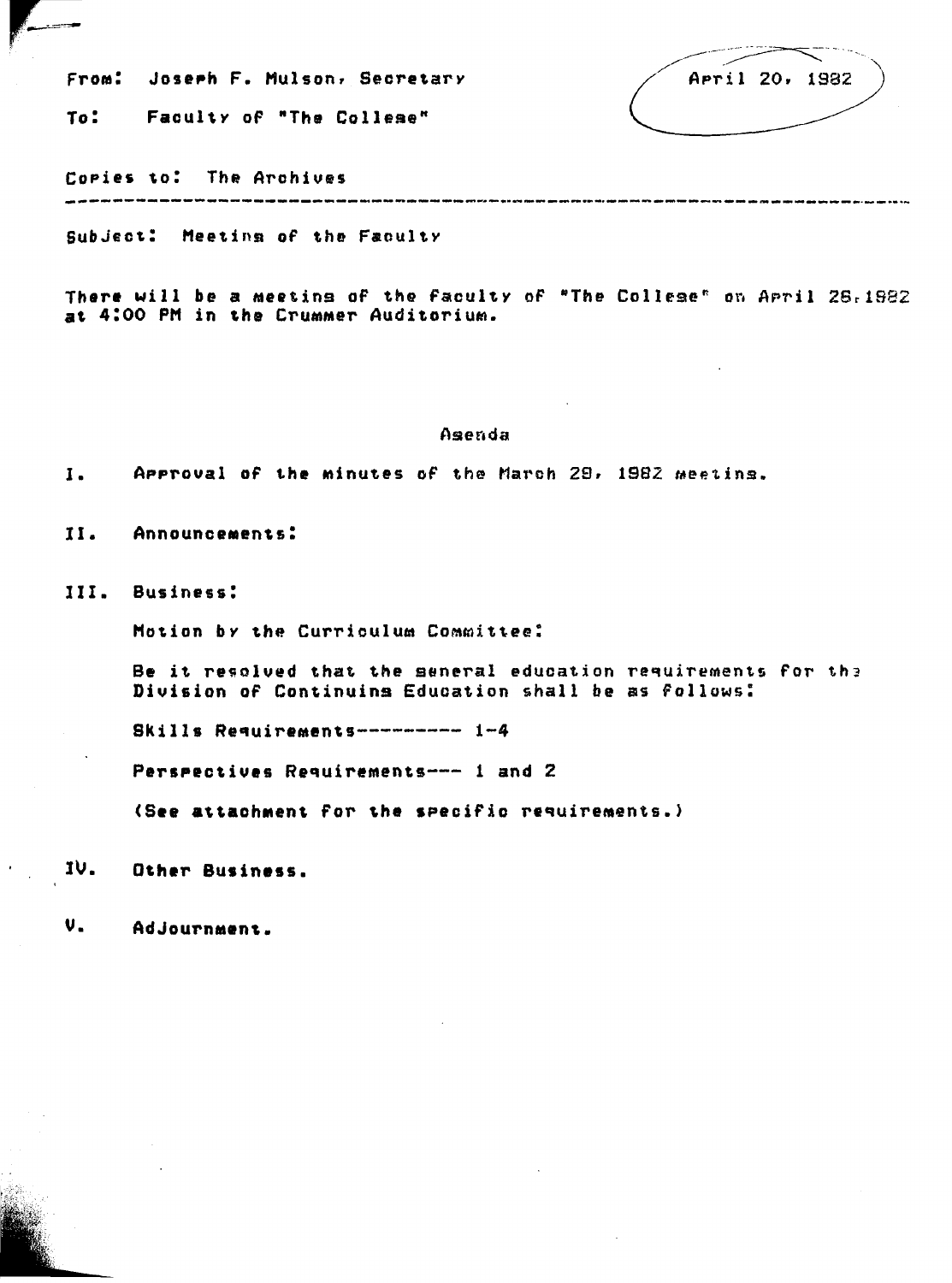#### PROPOSED GENERAL EDUCATION REQUIREMENTS FOR THE DIVISION OF

#### CONTINUING EDUCATION

#### EDUCATIONAL PHILOSOPHY

Adult learners have different needs and bring to the classroom a richer life experience than traditional (18-22 year old) students. The proposed<br>General Education Requirements are specifically tailored to improve or proyide those multi-purpose skills and concepts that adults need to clarify their past experience and which have consequence for the future management of their lives whatever their occupation may be.

The Skills Requirements take into consideration the variety of skill levels attained by adults prior to entering college, and therefore, can be met either by courses designed for students who will take no further work in a particular area, or by more advanced courses within a discipline. Students with highly developed written skills may exempt that requirement through examination.<br>The Perspectives Requirements provide adult learners with the conceptual

frameworks for disciplined self-understanding, as well as the opportunity to evaluate themselves from the perspective of a culture other than their own.

Skills Requirements (3-5)

1. Quantitative Thinking (1)

The objective of this requirement is to improve the student's ability to use mathematical symbols, to approach problems methodically and to construct logical solutions.

Courses meeting this requirement: Courses in College Algebra or Calculus, courses designed to furnish adults with the quantitative skills needed to conduct their affairs, and computer courses.

#### 2. Written Communication (0-2)

The objective of this requirement is to improve the student's ability to write effectively.

Courses meeting this requirement: English Composition and Literature (E 101 & 102) or one expository writing course for students entering with advanced skills. (The requirement may be exempted by the successful completion of an examination composed of three essays submitted by the student.)

### 3. Scientific Thinking (1)

The objective of this requirement is to improve the student's understanding of the content and process of science, as well as its role in modern society.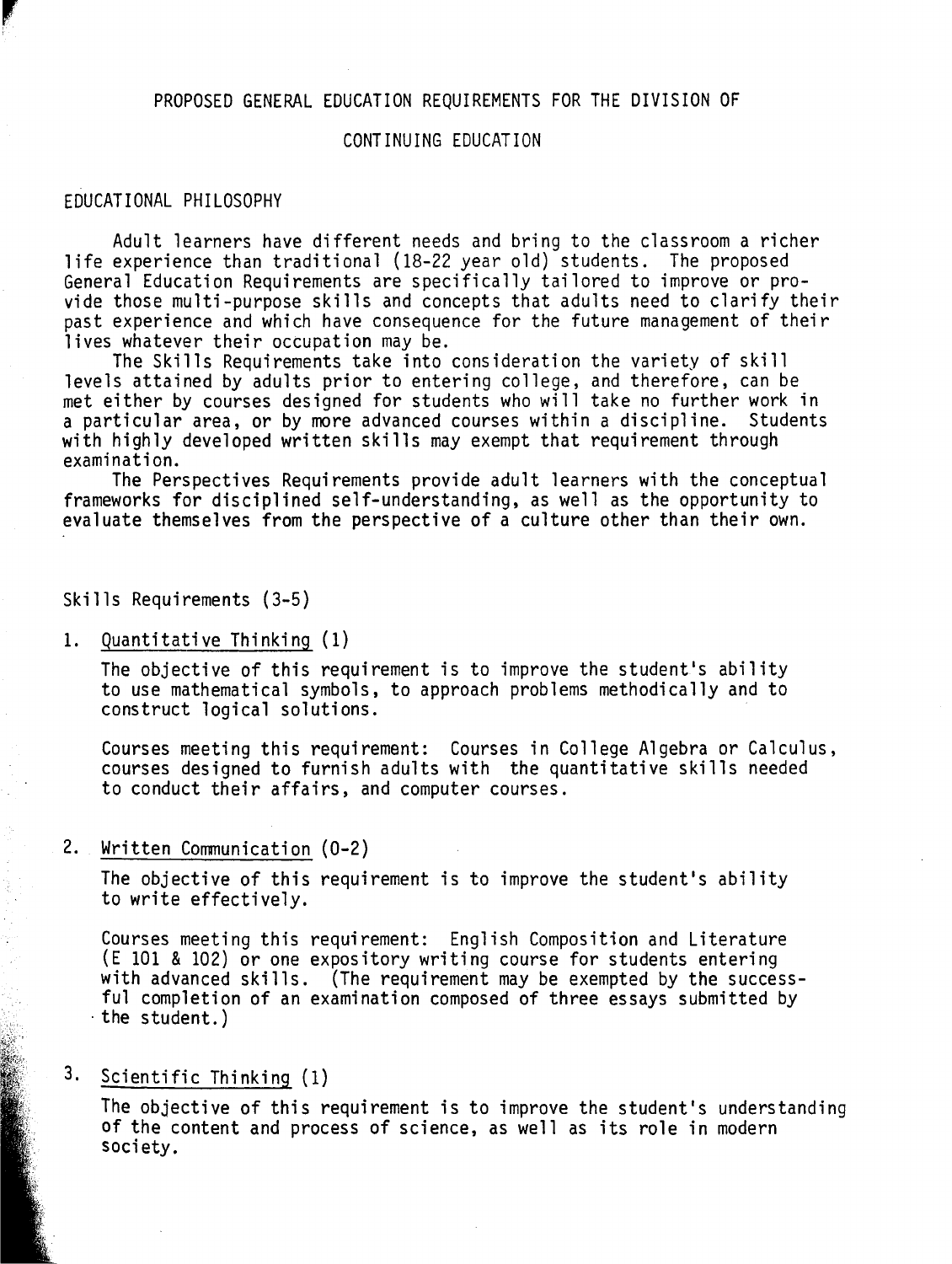Courses meeting this requirement: science courses, courses on the philosophy of science, or the history of science.

---~

4. Research Techniques (1)

re de la companya de la companya de la companya de la companya de la companya de la companya de la companya de la companya de la companya de la companya de la companya de la companya de la companya de la companya de la com

The objective of this requirement is to teach students how to design a major research project.

The requirement is met by the design of a research project on a major human problem. It may be completed either within the framework of a class or on an independent study basis.

Perspectives Requirements (3)

1. Self-Perspective (2)

The objective of this requirement is to provide the theoretical structure for a disciplined effort in self-understanding.

To meet this two course (and two course unit) requirement students 90 semester hours, in which they formulate the assumptions and explore the problems involved in self-understanding within the framework of a specific discipline; and (2) write an introspective project in a second seminar or colloquium or on an independent study basis in the same discipline. Examples of introspective projects are an autobiography, family history, or personal ethics statement.

2. Culturai Perspective (1)

The objective of this requirement is to provide students with an awareness of the different beliefs, customs, institutions, and modes of expression of societies or ethnic groups other than their own, in order to enable them to view themselves and their culture in terms of the perspectives and traditions of another culture.

Courses meeting this requirement include instruction in the character of non-Western or Third World societies or ethnic groups, as well as those of Western cultures when studied in a foreign language.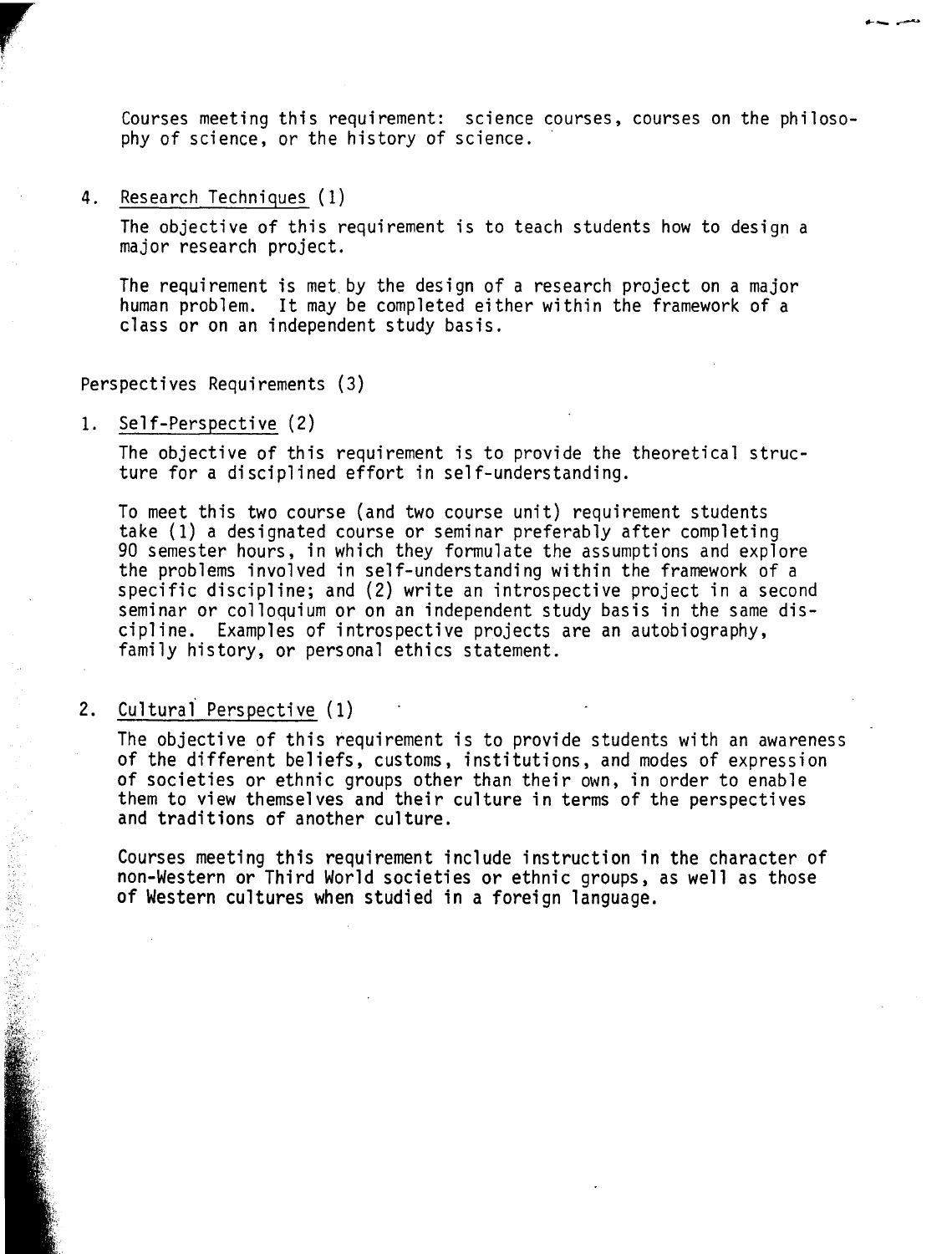MEMORANDUM  $\ddot{\phantom{0}}$  **RULLING COULDE** 

Frem: Joseph F. Mulson, Secretary

198 - 7、 (982)

fol. Faculty of "The College"

Cories to: The Archives

---------------------.<br>او النهود ويتواصله الحد الإنتاجيل بها بعد العرب ولي ولك الأمر الأمر الأمر المتواطن المرار

Subdect: Minutes of the meating of the Faculty of "The College". Date: Arril 26, 1982 Place: Crummer Auditorius

Meeting was called to order at 4112 PM with 24 members reegent. Att. noance slowly increased to a maximum of 43 then declined. At he time cas there a guorum.

The minutes of the March 29, 1982 meeting were soccerted as diatributed.

Announcements:

Dean DeNicola stated that he had made a regent to CAB on the recent add Justments in faculty mesitions, the profile of the faculty for the race four years and the stratesy for replacing Saculty weeltions. He (e) that the faculty also quaht to be informed on their matters and might to have a collomuim on this issue in the near future. He asked the faceity to watch for its announcement.

Business!

Dr. Been introduced the motion on seneral aducation resultements for the Division of Continuing Education.

Ofter much discussion and concern by the facuity, earticularly on the abilty to staff these courses, chanses in the wotion were made.

The new form of the mation was as follows:

 $B$ Kills Requirements (2-4)

1. Quantitative Thinking (1)

The objective of this remulrement is to improve the student's ability to use mathematical symbols, to arrroach groblems. methodically and to construct lesies! solutions.

Courses meeting this resulrement! Designated courses in mathematics, commuter courses and courses in loaic.

 $2$ ,  $\omega$ ritten Comunication (0-2)

The objact of this remuirement is to harroup the student's auxility to unite effectively.

Courses menting this resultement: Comitsh Composition and titarature (£ 101 and 102) or one waresytemy unition counse for studenta who enter with advenose shills. (The requirement way he exemeted by the supnessfyll cropletion of an examination commosed of three ssaavs subditted by the student.)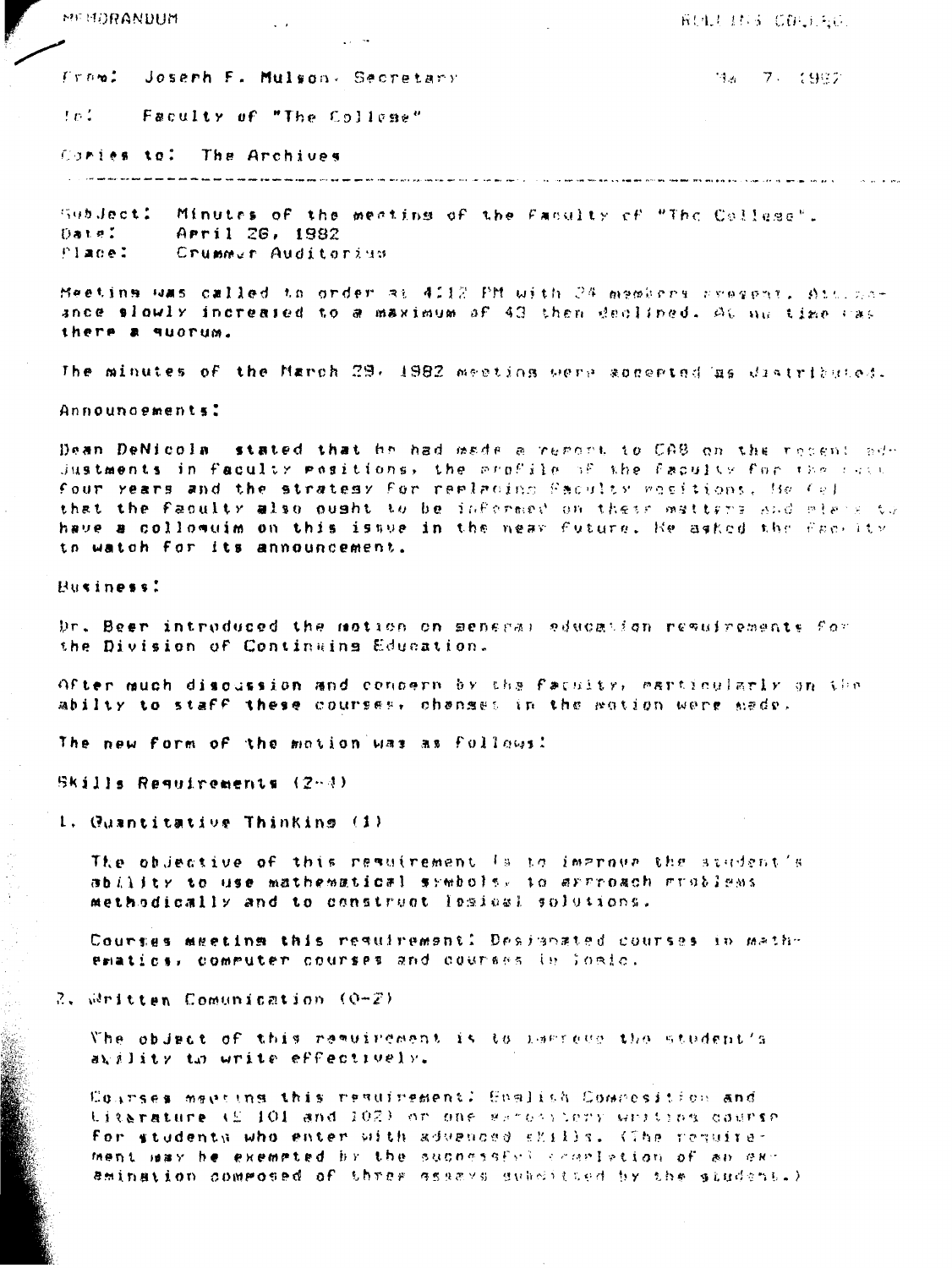#### 3. Research Techniques (1)

The o<sup>bdective of</sup> this reguirement is to tesch students how to desian a major research project.

The reguirement is met by the design of a research gradeat. It may be completed either within the Framework of a class or on an inderendent study basis.

Perspectives Requirements (4)

1. Scientific Thinkins (1)

The objective of this requirement is to improve the student's understanding of the content and process of science, as wall as its roll in modern society.

Courses meating this requirement! solence courses, courses on the philosophy of science, or the history of science.

#### 2. Cultural Perspective (2)

a) Knowledge of Other Cultures (1)

The obdective of this requirement is to provide students with an awareness of the different beliefs, pustoms, institutions, and modes of expression of societies or ethnic sroups other than their own, in order to enable them to view themselves and their culture in terms of the perspectives and traditions of another culture.

Courses meating this reguirement include instruction in the character of non-Western or Third World societies or ethnic srougs, as well as those of Western cultures when studied in a lanauase at an intermediate level.

b) Knowledse of American Society (1)

The objective of this reguirement is to provide students with a knowledge of their own society's institutions, beliefs, heritase, and customs.

Courses meeting this requirement deal with American molitical, social, or economic systems and institutions.

3. Self- Perspective (1)

The objective of this requirement is to provide the theoretical structure for a disciplined effort in self-understandins.

To meet this reguirement students will take a designated course or seminar preferably after completing 80 semester hours, in which they formulate the asumptions and explore the problems involved in self-understanding within the framework of a specific discipline.